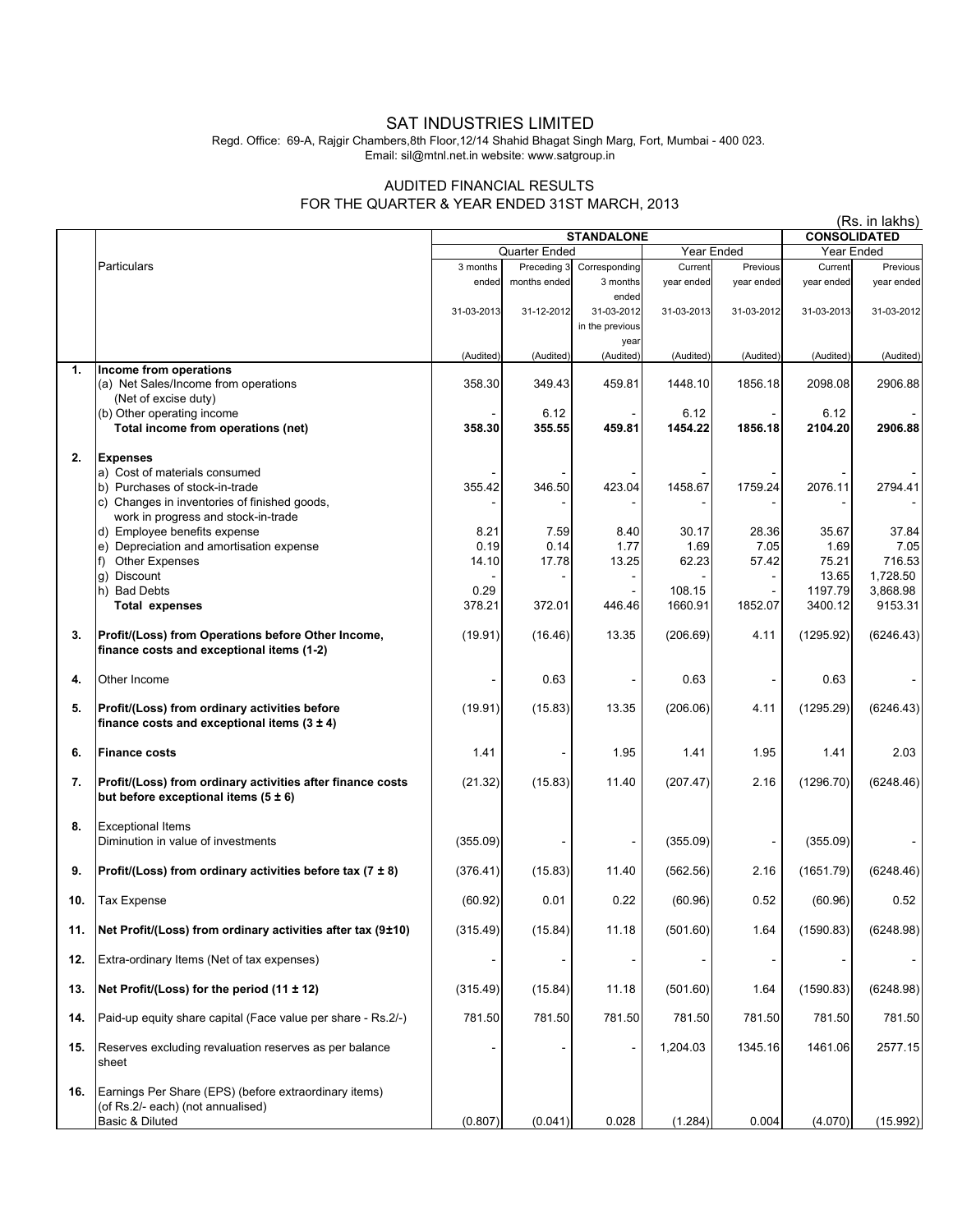|   |                                                    |                   |              |                 |            |                     |                   | (Rs. in lakhs) |
|---|----------------------------------------------------|-------------------|--------------|-----------------|------------|---------------------|-------------------|----------------|
|   |                                                    | <b>STANDALONE</b> |              |                 |            | <b>CONSOLIDATED</b> |                   |                |
|   |                                                    | Quarter Ended     |              |                 | Year Ended |                     | <b>Year Ended</b> |                |
|   | Particulars                                        | 3 months          | Preceding 3  | Corresponding   | Current    | Previous            | Current           | Previous       |
|   |                                                    | ended             | months ended | 3 months        | year ended | year ended          | year ended        | year ended     |
|   |                                                    |                   |              | ended           |            |                     |                   |                |
|   |                                                    | 31-03-2013        | 31-12-2012   | 31-03-2012      | 31-03-2013 | 31-03-2012          | 31-03-2013        | 31-03-2012     |
|   |                                                    |                   |              | in the previous |            |                     |                   |                |
|   |                                                    |                   |              | year            |            |                     |                   |                |
|   |                                                    | (Audited)         | (Audited)    | (Audited)       | (Audited)  | (Audited)           | (Audited)         | (Audited)      |
| A | <b>PARTICULARS OF SHAREHOLDING</b>                 |                   |              |                 |            |                     |                   |                |
| 1 | Public shareholding                                |                   |              |                 |            |                     |                   |                |
|   | - Number of Shares                                 | 24565000          | 24565000     | 24565000        | 24565000   | 24565000            | 24565000          | 24565000       |
|   | - Percentage of shareholding                       | 62.87             | 62.87        | 62.87           | 62.87      | 62.87               | 62.87             | 62.87          |
|   |                                                    |                   |              |                 |            |                     |                   |                |
| 2 | Promoters and Promoter Group Shareholding          |                   |              |                 |            |                     |                   |                |
|   | a) Pledged / Encumbered                            |                   |              |                 |            |                     |                   |                |
|   | - Number of shares                                 |                   |              |                 |            |                     |                   |                |
|   | - Percentage of shares                             |                   |              |                 |            |                     |                   |                |
|   | (as a % of the total shareholding of               |                   |              |                 |            |                     |                   |                |
|   | promoters and promoter group)                      |                   |              |                 |            |                     |                   |                |
|   | - Percentage of shares                             |                   |              |                 |            |                     |                   |                |
|   | (as a % of the total share capital of the Company) |                   |              |                 |            |                     |                   |                |
|   | b) Non Encumbered                                  |                   |              |                 |            |                     |                   |                |
|   | - Number of shares                                 | 14510000          | 14510000     | 14510000        | 14510000   | 14510000            | 14510000          | 14510000       |
|   | - Percentage of shares                             | 100               | 100          | 100             | 100        | 100                 | 100               | 100            |
|   | (as a % of the total shareholding of               |                   |              |                 |            |                     |                   |                |
|   | promoters and promoter group)                      |                   |              |                 |            |                     |                   |                |
|   | - Percentage of shares                             | 37.13             | 37.13        | 37.13           | 37.13      | 37.13               | 37.13             | 37.13          |
|   | (as a % of the total share capital of the Company) |                   |              |                 |            |                     |                   |                |
|   |                                                    |                   |              |                 |            |                     |                   |                |

|   | Particulars                                                                                                                                                | 3 months ended 31/03/2013                                |  |  |  |
|---|------------------------------------------------------------------------------------------------------------------------------------------------------------|----------------------------------------------------------|--|--|--|
| в | <b>INVESTOR COMPLAINTS</b>                                                                                                                                 |                                                          |  |  |  |
|   | Pending at the beginning of the quarter<br>Received during the quarter<br>Disposed of during the quarter<br>Remaining unresolved at the end of the quarter | $-$ NII $-$<br>$-$ NIL $-$<br>$-$ NIL $-$<br>$-$ NIL $-$ |  |  |  |